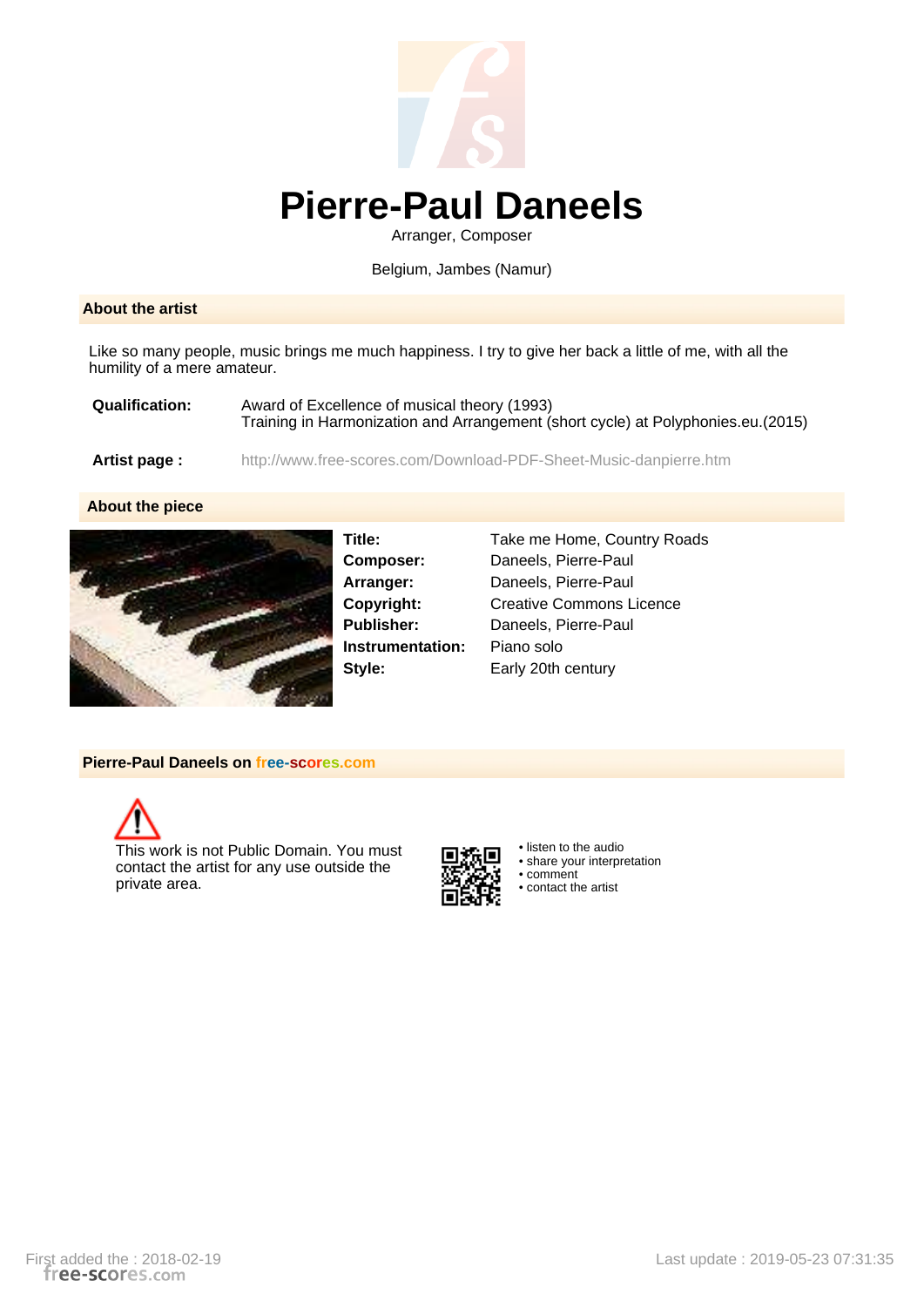## *Take me home, Country Roads.*

*John Denver*

*Transcription: Pierre-Paul Daneels Février 2018*









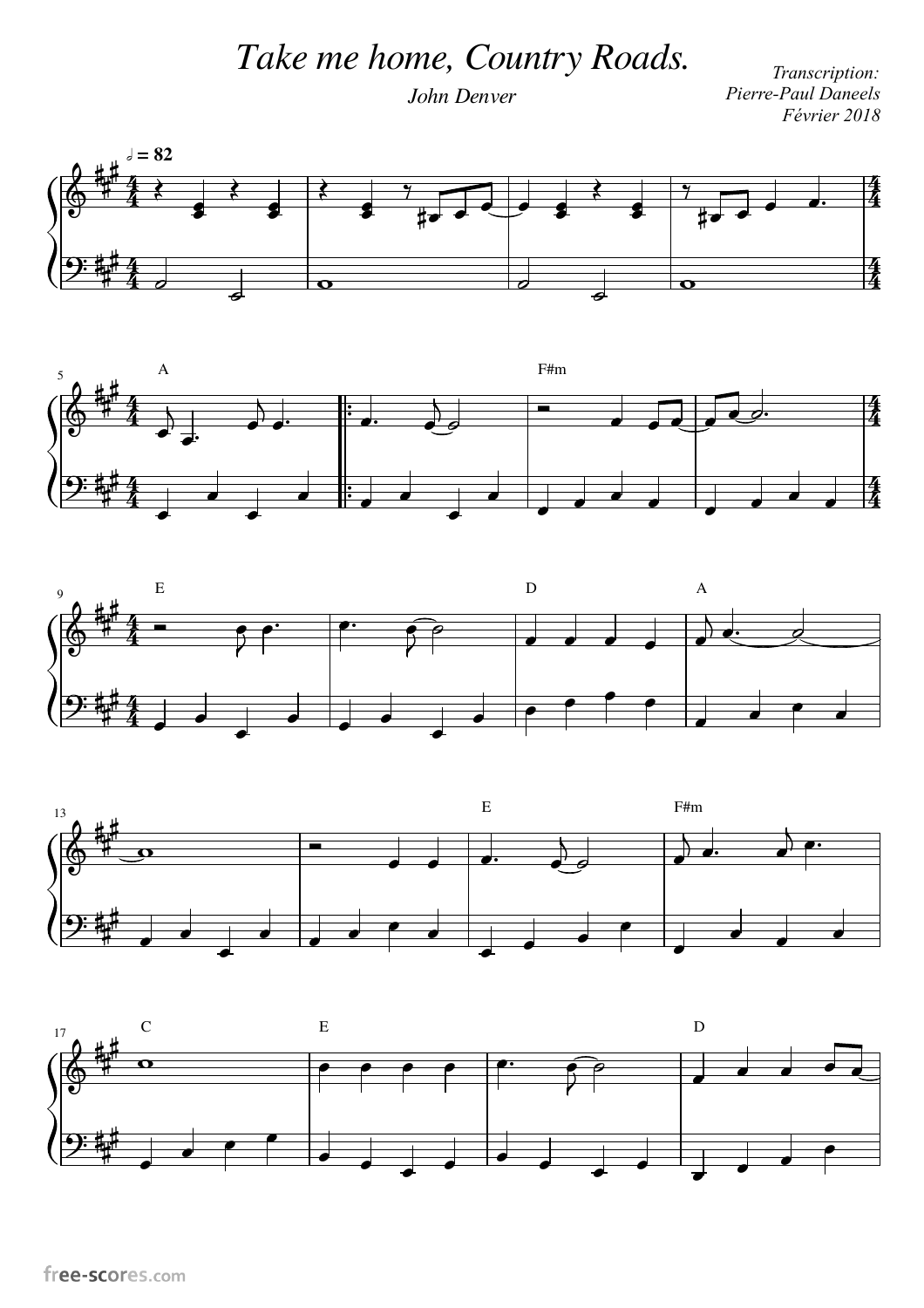











 $\overline{c}$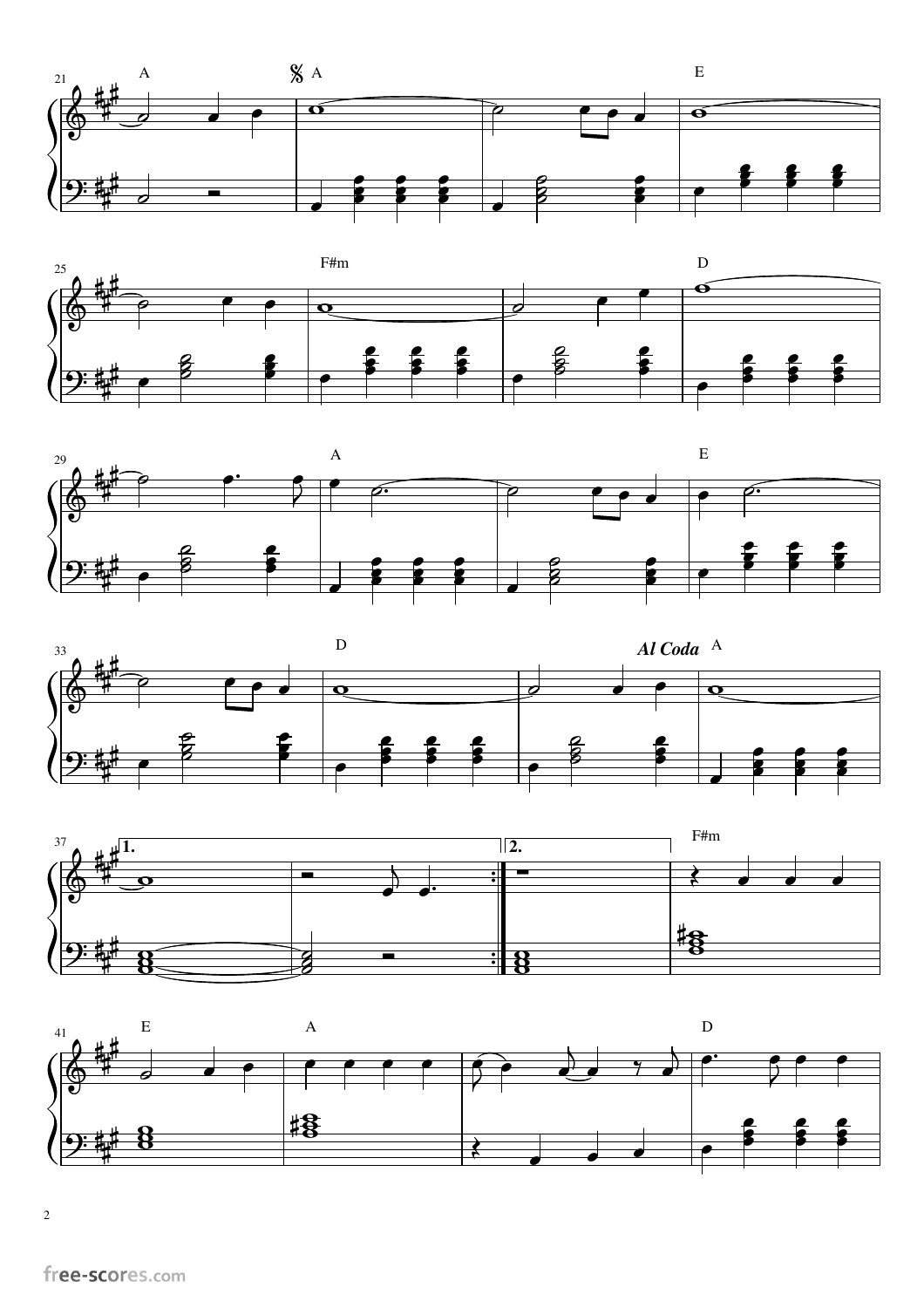